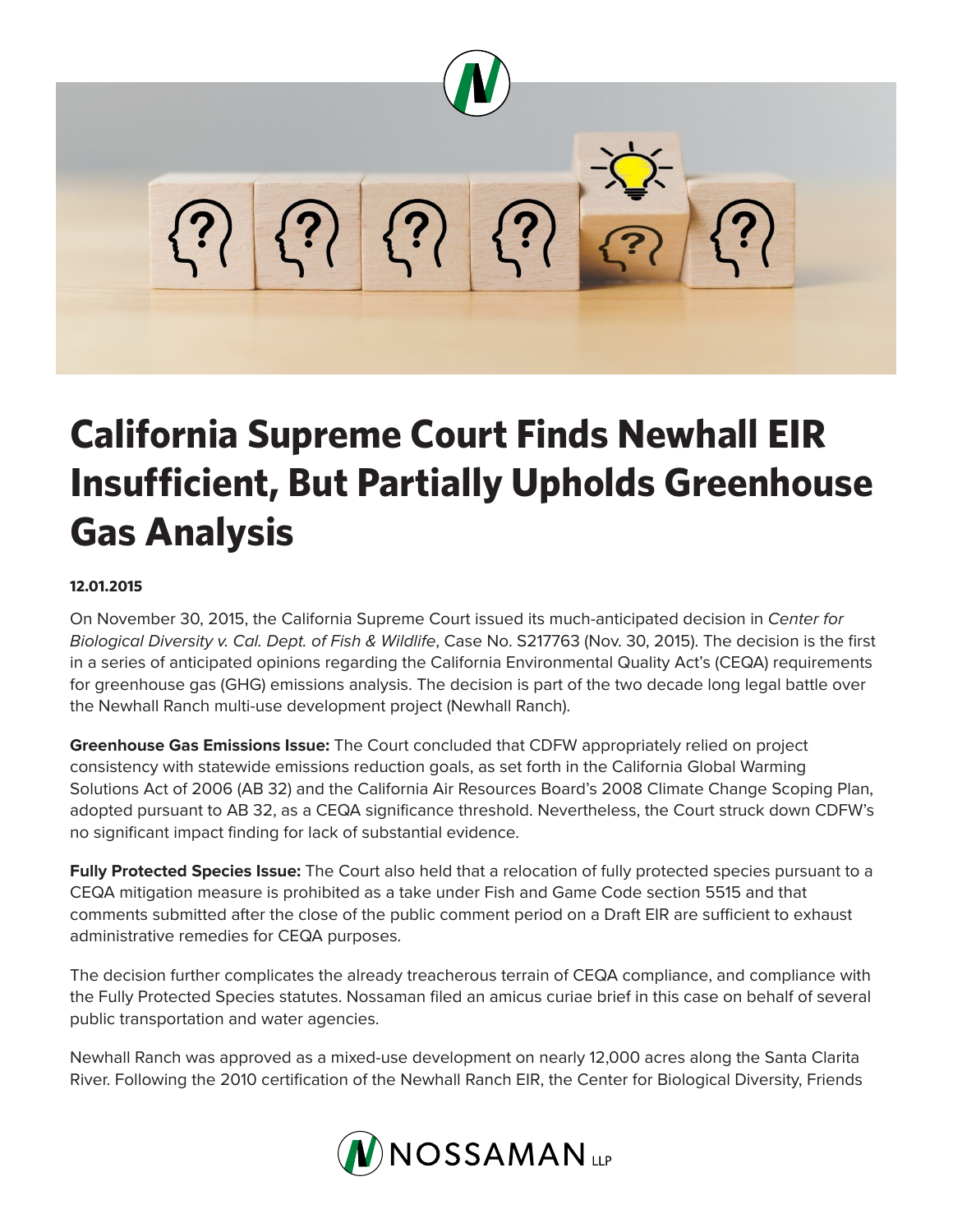of the Santa Clara River, Santa Clarita Organization for Planning the Environment, California Native Plant Society, and the Wishtoyo Foundation/Ventura Coastkeeper (collectively, Plaintiffs) filed suit alleging that CDFW's EIR was inadequate under CEQA and that CDFW authorized take of the fully protected unarmored threespine stickleback in violation of the Fish and Game Code. The superior court found for the Plaintiffs on several issues, but the Court of Appeal rejected each of the Plaintiffs' claims.

The Supreme Court granted review of three issues: (1) whether the Newhall Ranch EIR properly concluded that the project would not have a significant GHG impact by using a Business-As-Usual threshold; (2) whether the project's mitigation measure allowing for the collection and relocation of the unarmored threespine stickleback, violates fully protected species laws; and (3) whether Plaintiffs' comments submitted after the close of the CEQA comment period were timely to exhaust administrative remedies.

## **Business-As-Usual Is a Valid CEQA GHG Significance Threshold**

The 2008 Scoping Plan established that a 29 percent reduction from the projected 2020 Business-As-Usual GHG emissions level would achieve AB 32's statewide GHG emissions reduction target for 2020. The 2008 Scoping Plan's Business-As-Usual scenario assumed no conservation or regulatory efforts beyond those that were in place in 2008. Relying on the 2008 Scoping Plan, CDFW concluded that if the project's actual emissions were equal to or lower than 29 percent below the 2008 Scoping Plan projected 2020 Business-As-Usual emissions, the project would be consistent with statewide emissions reduction goals and GHG emissions would be less than significant. The Plaintiffs argued that this approach violates CEQA because it relies on a hypothetical GHG emissions level. The Court disagreed with the Plaintiffs, holding that a significance threshold may rely on a hypothetical emissions level.

Writing for the majority, Justice Werdegar noted that CDFW's use of a Business-As-Usual significance threshold was permissible and appropriate. The decision establishes that public agencies may rely upon the 2008 Scoping Plan Business-As-Usual methodology and Sustainable Communities Strategies to assess the significance of GHG emissions from a proposed project. However, the majority decision held that CDFW's finding that the project was in fact consistent with AB 32 and the 2008 Scoping Plan was unsupported by substantial evidence. The Court observed that CDFW failed to explain why a 29 percent reduction, adopted as the necessary statewide target (applying to new construction, as well as the transportation and energy sectors), should guarantee sufficient reductions for the mixed-use Newhall Ranch project.

The Court offered potential methods for establishing the necessary link between project level GHG emissions reductions and statewide GHG emissions reduction goals, including assessing the project's compliance with regulatory programs adopted by state agencies, such as Metropolitan Planning Organizations' Sustainable Communities Strategies established under SB 375. Though the Court did not endorse all SB 375 plans as universally CEQA compliant, the Court suggested that a public agency's reliance on such plans is likely to be upheld if challenged. As noted by Justice Corrigan's concurring and dissenting opinion, the Court's endorsement of AB 32's Business-As-Usual methodology is tarnished by its invalidation of CDFW's use of that methodology in this case. The precarious balance struck by the majority will likely usher in additional CEQA challenges to projects based on allegedly inadequate GHG analyses. The Court did not address whether GHG analyses are required to analyze consistency with Executive Orders establishing GHG reduction goals for the years 2030 and 2050 – those issues are before the Court in *Cleveland National Forest Foundation v. San Diego Association of Governments*, Case No. S223603.

**Collection and Relocation of Fully Protected Species as Part of a CEQA Mitigation Measure is a Take** The Newhall Ranch EIR allowed U.S. Fish and Wildlife Service personnel or their authorized agents to collect